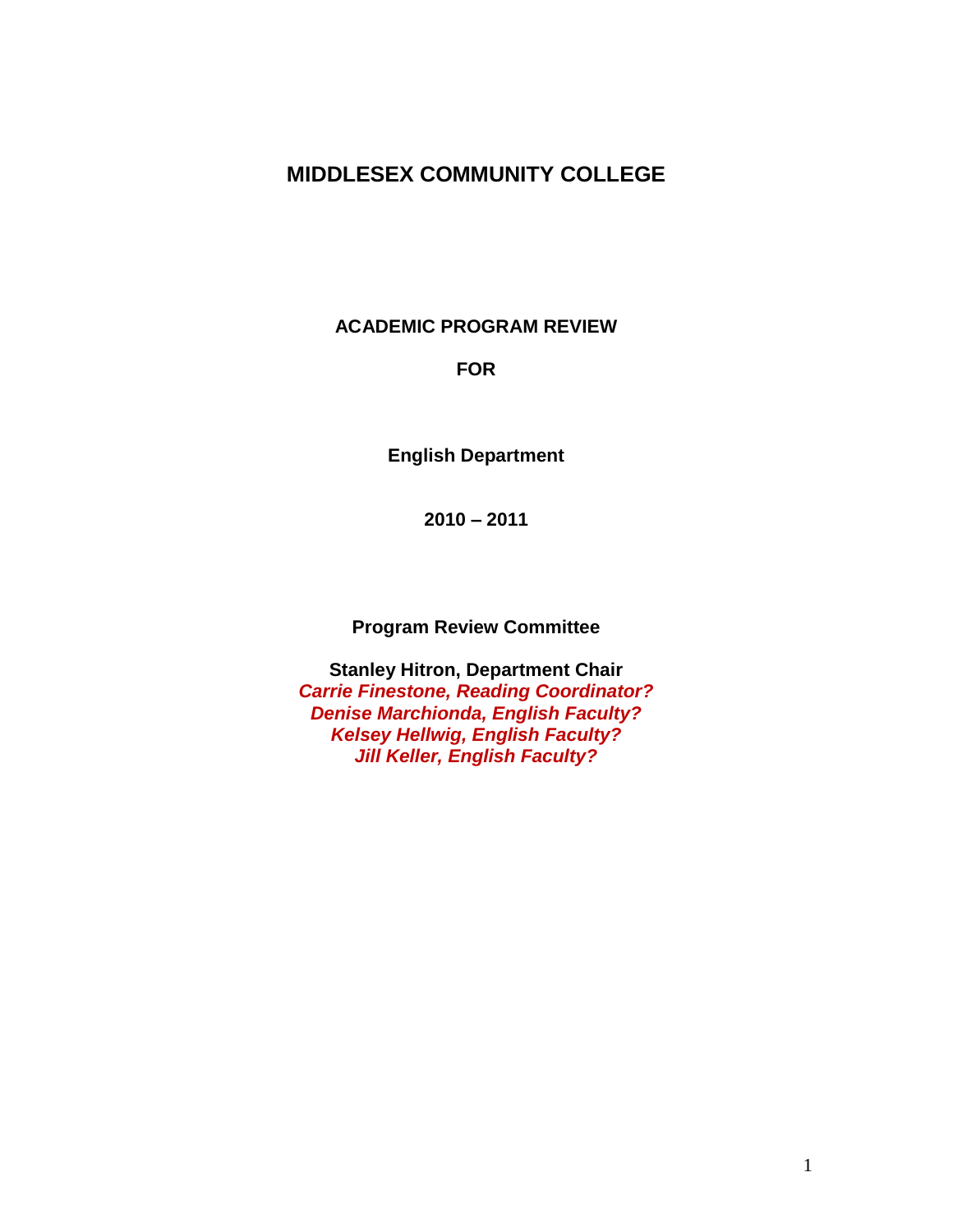### **MIDDLESEX COMMUNITY COLLEGE**

#### **Academic Program Review**

### **Table of Contents**

- **Section I Introduction**
- **Section II Mission and Goals**

#### **Section III Student Learning Outcomes and Assessment**

- Institutional Student Learning Outcomes (ISLOs)
- Program/Department Student Learning Outcomes (PSLOs/DSLOs)
- **Section IV Instructional Support**
- **Section V Institutional Data**

#### **Section VI Program Analysis**

- External Perspectives
- Additional Curricular Opportunities

#### **Section VII Program Evaluation Summary & Action Plan**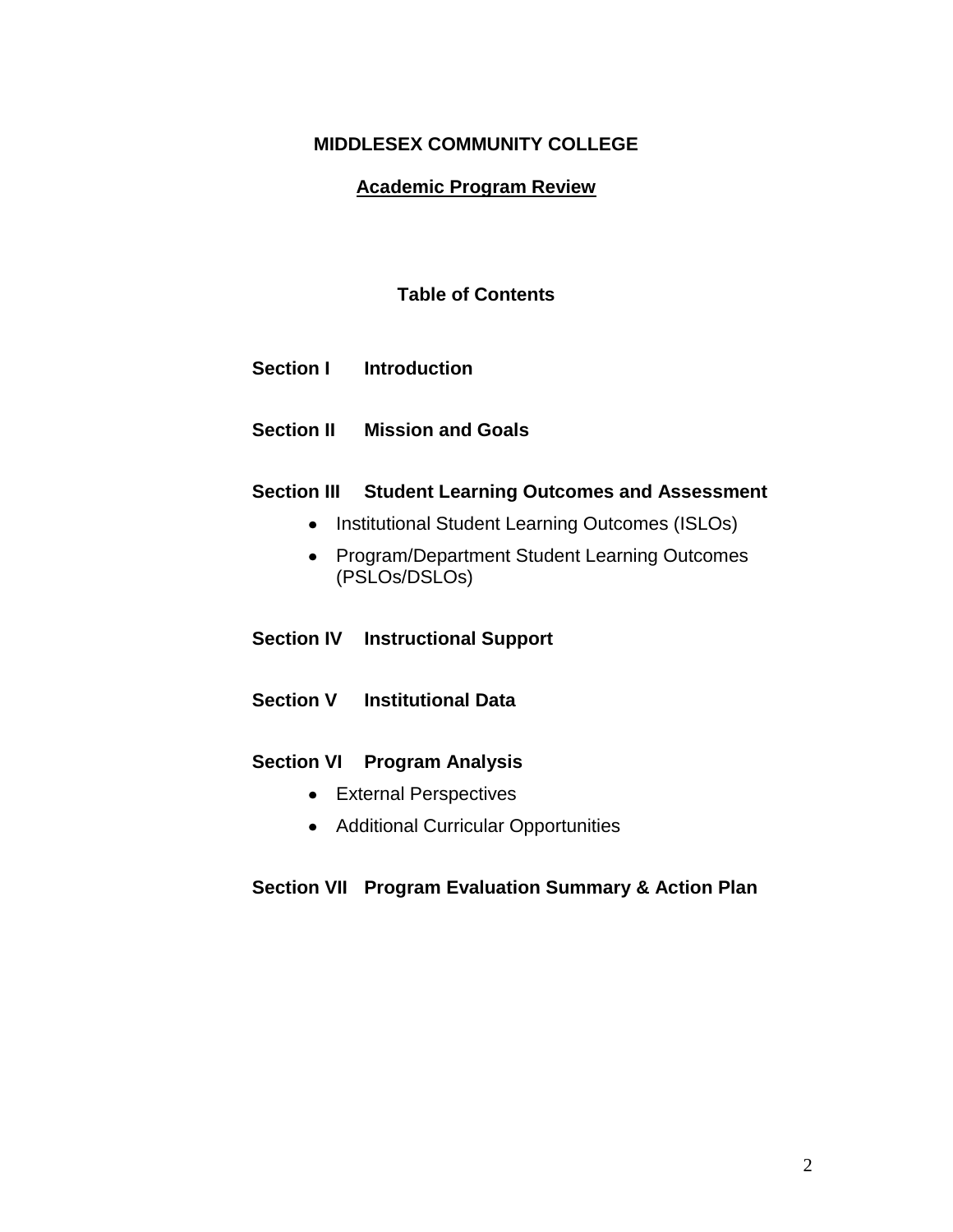### **Middlesex Community College**

### **Academic Program Review**

### **Section I: Introduction**

This is an opportunity to provide background or contextual information, set goals for the program review and/or include any other introductory information that the committee believes will be helpful to the reader. Include information about previously completed program reviews, such as findings, improvements, and unfinished items.

#### **Section II: Departmental Mission and Goals as they support College's Strategic Plan**

- **1.** State the mission of the department. Please indicate if the mission statement is new or has been significantly revised as part of a prior program review process.
- **2.** Discuss the department 's work over the last 3 years towards achievement of its goals and initiatives as they support the College's Strategic Plan, described in the department 's annual report and reported in the Academic and Student Affairs database. Link these goals and initiatives to relevant NEASC recommendations generated from MCC's 2004-05 accreditation self study.

| <b>Strategic Planning Goals</b>                                                                                                                                                                                                                                                        | <b>Initiative</b>                                                                                                                                                                                                                                                | <b>Outcome</b>                                                                                                                                                                                                                                                                                                                                                                                                                                                  |  |
|----------------------------------------------------------------------------------------------------------------------------------------------------------------------------------------------------------------------------------------------------------------------------------------|------------------------------------------------------------------------------------------------------------------------------------------------------------------------------------------------------------------------------------------------------------------|-----------------------------------------------------------------------------------------------------------------------------------------------------------------------------------------------------------------------------------------------------------------------------------------------------------------------------------------------------------------------------------------------------------------------------------------------------------------|--|
| 2007-08                                                                                                                                                                                                                                                                                |                                                                                                                                                                                                                                                                  |                                                                                                                                                                                                                                                                                                                                                                                                                                                                 |  |
| Increase access to higher<br>1.<br>education by supporting<br>academic excellence,<br>success for all students,<br>and by fostering a<br>welcoming inclusive<br>environment for faculty,<br>staff, and students.<br>1.1 Broaden Pathways and<br>Increase Access to Higher<br>Education | With other EdLink consortium<br>members (UMass Lowell, NSCC,<br>NECC), increase consistency<br>across consortium of English<br>Composition course sequence<br>outcomes.<br>Projected Outcome:<br>- Plan developed for at least one<br>collaborative<br>activity. | 2 Verticle English Teams<br>developed:<br>- Billerica Public Schools: 1 faculty<br>member participating; will begin<br>work F08.<br>- Lowell Public Schools<br>(collaboration with UMassLowell): 2<br>faculty participating. Information<br>exchanged<br>on student writing expectations in<br>Comp I courses (reviewed sample<br>essays, developed common<br>assessment criteria). UML provided<br>all day-training for adjuncts on use<br>of UML common book. |  |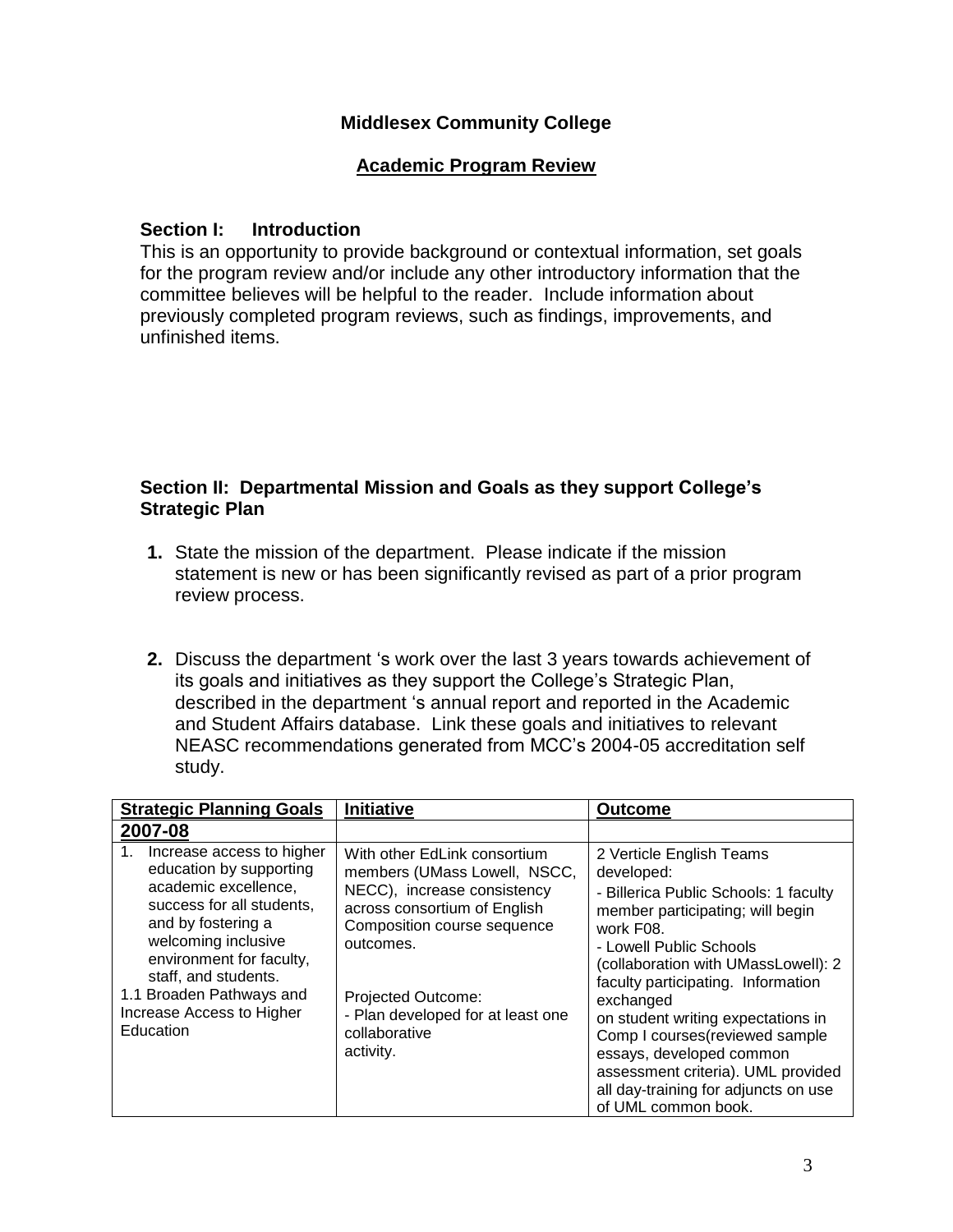| 2 Identify and respond to<br>current and emerging<br>educational, workforce, civic,<br>environmental, multi-cultural,<br>and global awareness needs<br>of the communities in the<br>service region and<br>internationally<br>2.1 Continue to implement<br><b>Workforce Development</b><br>initiative.                                                            | Review and deliberate<br>implications of program review,<br>college-wide assessment and<br>student engagement survey<br>results.<br>Projected Outcome:<br>- Off-campus retreat held:<br>discussion of<br>assessment and curriculum<br>started; plan with<br>timeline, assigned tasks<br>developed.<br>- Appropriate changes in<br>curriculum initiated, DSLO's<br>refined, strategies initiated for<br>improved student engagement.                                                                                                                                                | - All full-time faculty participated in<br>retreat; discussed research essay<br>shift from Comp I to Comp II,<br>expositroy essay addition to Comp<br>II, Basic Writing revisions to<br>improve Comp I preparation.<br>Discussions will continue in 08-09.<br>DSLO assessment: explored use of<br>Basic Writing final essay and Comp<br>I research paper to assess writing<br>skills.<br>- Review to be completed, F08.     |
|------------------------------------------------------------------------------------------------------------------------------------------------------------------------------------------------------------------------------------------------------------------------------------------------------------------------------------------------------------------|------------------------------------------------------------------------------------------------------------------------------------------------------------------------------------------------------------------------------------------------------------------------------------------------------------------------------------------------------------------------------------------------------------------------------------------------------------------------------------------------------------------------------------------------------------------------------------|-----------------------------------------------------------------------------------------------------------------------------------------------------------------------------------------------------------------------------------------------------------------------------------------------------------------------------------------------------------------------------------------------------------------------------|
| 3.Assure institutional<br>effectiveness and<br>accountability.<br>3.1Implement the MCC Model<br>for Assessment of Student<br>Learning Outcomes, and use<br>assessment data to review<br>the efficacy of current prgms<br>and establish continuous<br>training act. to support<br>student learning, and<br>strengthen the culture of<br>assessment throughout MCC | Continue assessment of<br>department SLO's in accordance<br>with college-wide assessment<br>schedule.<br>Projected Outcomes:<br>- Results from 06-07 DSLO<br>assessment evaluated; strategies<br>developed as appropriate.<br>- 2nd DSLO assessed; will share<br>results within dept dept F08.<br>Improve relations within<br>department and develop more<br>consistent instruction and<br>assessment in multiple sections<br>of writing courses taught by full-<br>and part-time faculty.<br><b>Projected Outcomes:</b><br>-Adjunct faculty meet at beginning<br>of each semester | - Results from assessment of Basic<br>Writing preparation for Comp I<br>evaluated; discussion will<br>contintinue in 08-09.<br>- Shift of research paper<br>assignment in Comp I to Comp II<br>deliberated; discussions will<br>continue in 08-09.<br>Meetings held prior to each<br>semesters.<br>Discussions included:<br>-Program review assessment<br>results.<br>-Essay grading exercise to develop<br>common outcomes |
| <b>Strategic Planning Goals</b>                                                                                                                                                                                                                                                                                                                                  | <b>Initiative</b>                                                                                                                                                                                                                                                                                                                                                                                                                                                                                                                                                                  | <b>Outcome</b>                                                                                                                                                                                                                                                                                                                                                                                                              |
| 2008-09                                                                                                                                                                                                                                                                                                                                                          |                                                                                                                                                                                                                                                                                                                                                                                                                                                                                                                                                                                    |                                                                                                                                                                                                                                                                                                                                                                                                                             |
| 2. Identify and respond to<br>current and emerging<br>educational, workforce, civic,<br>environmental, multi-cultural,<br>and global awareness needs<br>of the communities in the<br>service region and<br>internationally<br>2.3 Continue to expand Civic<br>Engagement, Cultural and                                                                           | Create collection of student<br>essays from across writing<br>courses to illustrate various grade<br>levels (A paper, B paper, C paper<br>$etc.$ ).                                                                                                                                                                                                                                                                                                                                                                                                                                | Higher, consistent standards for<br>English courses<br>Writing coaches understand<br>grading standards and use to<br>improve student writing skills.<br>Ongoing.                                                                                                                                                                                                                                                            |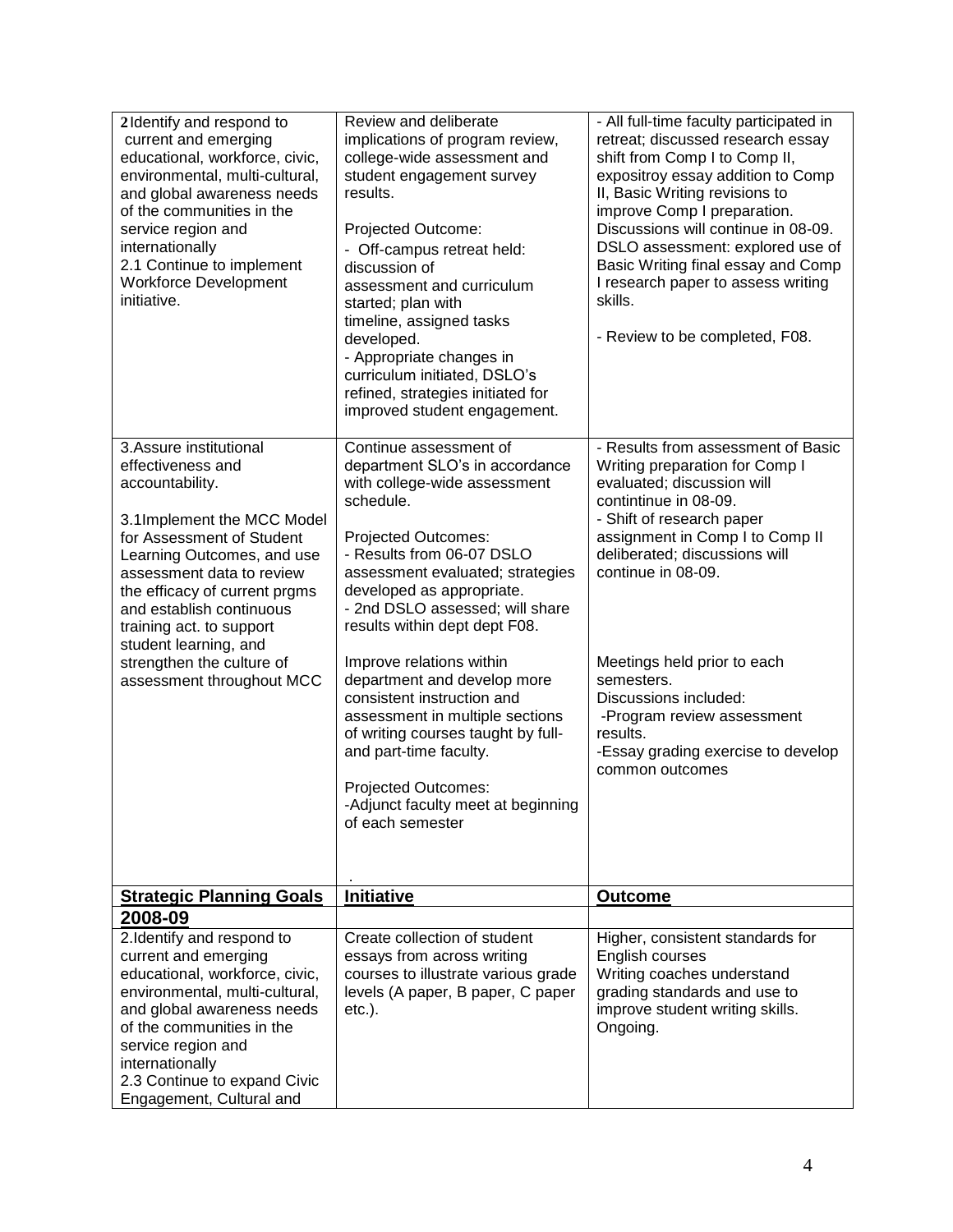| Performing Arts, International,<br>and Service-Learning<br>Activities.                                                                                                                                                                                                                         |                                                                                                                                                                                                                                                                                                                                                                                                                              |                                                                                                                                                                                                                                                                                                                                                                                    |  |  |
|------------------------------------------------------------------------------------------------------------------------------------------------------------------------------------------------------------------------------------------------------------------------------------------------|------------------------------------------------------------------------------------------------------------------------------------------------------------------------------------------------------------------------------------------------------------------------------------------------------------------------------------------------------------------------------------------------------------------------------|------------------------------------------------------------------------------------------------------------------------------------------------------------------------------------------------------------------------------------------------------------------------------------------------------------------------------------------------------------------------------------|--|--|
| 3.Assure institutional<br>effectiveness and<br>accountability.                                                                                                                                                                                                                                 | Review English writing courses in<br>light of recent DSLO assessment<br>results.                                                                                                                                                                                                                                                                                                                                             | - Discussed mapping student<br>progress in reading and writing<br>courses from developmental to<br>college level coursework.                                                                                                                                                                                                                                                       |  |  |
| 3.1Implement the MCC Model<br>for Assessment of Student<br>Learning Outcomes, and use<br>assessment data to review<br>the efficacy of current prgms<br>and establish continuous<br>training act. to support<br>student learning, and<br>strengthen the culture of<br>assessment throughout MCC | Projected Outcome:<br>- Develop plan to assess student<br>progress from developmental to<br>college level English courses.                                                                                                                                                                                                                                                                                                   | - Developed plan to assess writing<br>curriculum for review in FY10; will<br>begin with English Comp II<br>analysis, then move backwards to<br>developmental English courses.<br>-Collected English Comp II writing<br>artifacts: will be analyzed in FY10                                                                                                                         |  |  |
| 3.Assure institutional<br>effectiveness and<br>accountability.<br>3.2 Support ongoing<br>Professional Development for<br>faculty and staff.                                                                                                                                                    | Support Writing Across the<br>Curriculum activities by<br>developing Writing Coaches<br>program.<br>Projected Outcomes:<br>- Writing coaches selected.<br>- Presentations made to non-<br>English departments and<br>divisions.<br>- Consultations made with<br>individual faculty seeking help<br>with assigning essays and<br>research writing assignments<br>-Support materials developed for<br>non-English faculty use. | - 4 faculty selected as Writing<br>Coaches.<br>- Designed and led faculty<br>workshops, provided individual<br>faculty consultations on assigning<br>research writing.<br>- Attended department and division<br>meetings to make presentations on<br>teaching writing to students.<br>- Developed tip sheets for facaulty<br>on teaching essential research and<br>writing skills. |  |  |
| <b>Strategic Planning Goals</b>                                                                                                                                                                                                                                                                | Initiative                                                                                                                                                                                                                                                                                                                                                                                                                   | <b>Outcome</b>                                                                                                                                                                                                                                                                                                                                                                     |  |  |
| 2009-10                                                                                                                                                                                                                                                                                        |                                                                                                                                                                                                                                                                                                                                                                                                                              |                                                                                                                                                                                                                                                                                                                                                                                    |  |  |
| 1. Increase access to higher<br>education by supporting<br>academic excellence,<br>success for all students, and<br>by fostering a welcoming<br>inclusive environment for<br>faculty, staff, and students.<br>1.1 Broaden Pathways and<br>Increase Access to Higher<br>Education.              | Create greater opportunities for students<br>to develop creative writing abilities.<br>Projected Outcome:<br>- Explore feasibility of developing<br>transferable Liberal Arts & Sciences<br>Creative Writing option, F09; present to<br>Curriculum committee, S10.                                                                                                                                                           | 2 new courses piloted and approved:<br>- Reading Like a Writer: Fiction<br>- Reading Like a Writer: Poetry                                                                                                                                                                                                                                                                         |  |  |
| 1. Increase access to higher<br>education by supporting<br>academic excellence,<br>success for all students, and<br>by fostering a welcoming<br>inclusive environment for                                                                                                                      | <b>Reestablish the Middlesex</b><br>Magazine as a creative writer's<br>publication featuring student<br>literary works from Creative<br>Writing, Magazine Writing, and<br><b>Play Writing courses</b>                                                                                                                                                                                                                        | - Discussions about reestablishing magazine<br>tabled to S11.                                                                                                                                                                                                                                                                                                                      |  |  |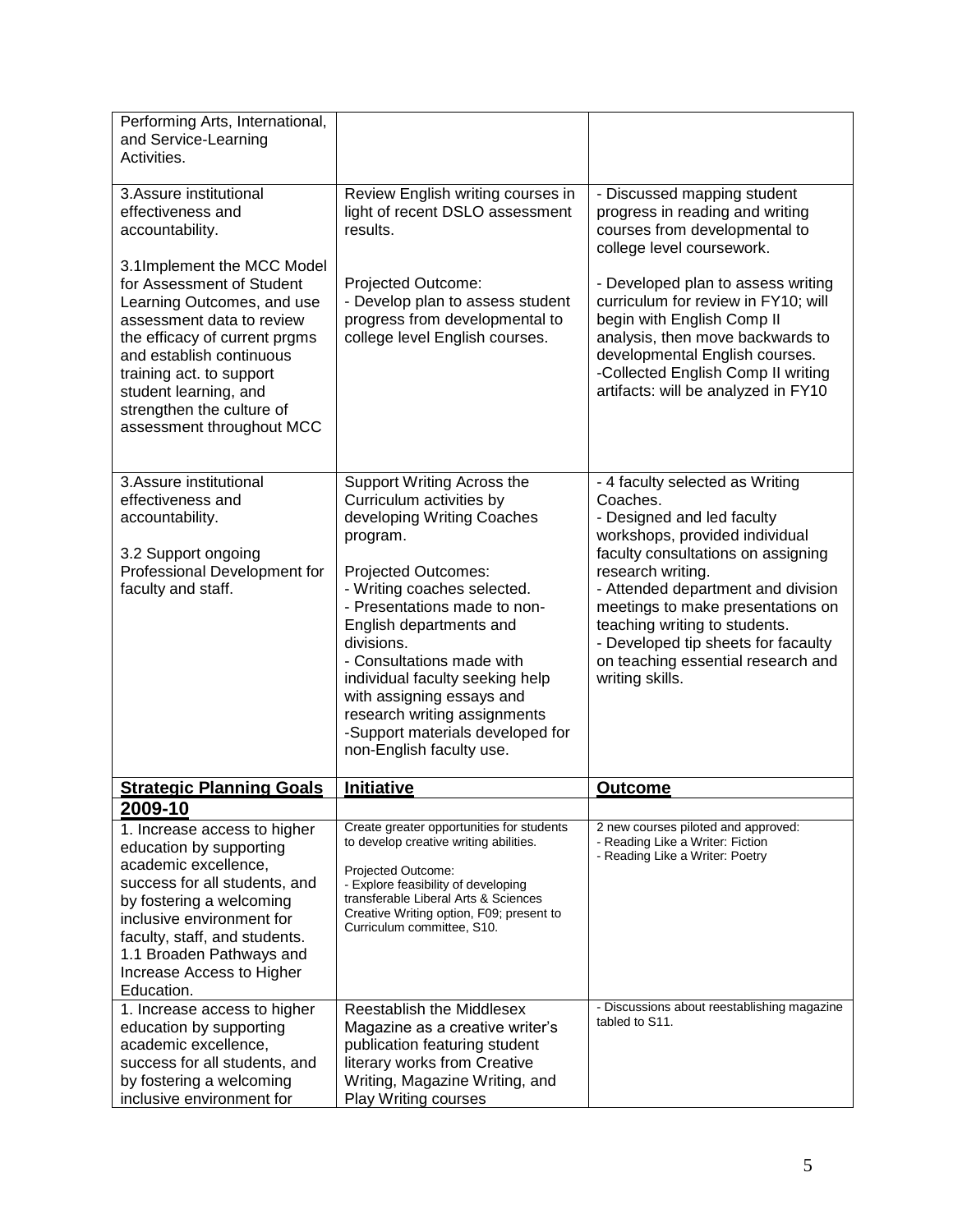| faculty, staff, and students.<br>1.2Improve the Retention<br>Rate and the Successful | complemented by<br>Visual/Photographic and Graphic<br>Design student art work.                                                                                                                                                             |  |
|--------------------------------------------------------------------------------------|--------------------------------------------------------------------------------------------------------------------------------------------------------------------------------------------------------------------------------------------|--|
| Course Completion Rate by                                                            |                                                                                                                                                                                                                                            |  |
| Concentrating Efforts in Major<br>Areas.                                             | <b>Projected Outcomes:</b><br>-Create new magazine template<br>establishing set features and<br>clearly defined leadership and<br>circulation. - Produce 1 edition at<br>end of each semester, explore<br>appropriateness of SP11 edition. |  |

# **Section III: Student Learning Outcomes and Assessment**

# **Department Student Learning Outcomes (DSLOs)**

- **3.** Identify your Department Student Learning Outcomes
	- o Students will be able to …
	- o Students will be able to …
	- o Students will be able to …
	- o Students will be able to …
	- o Students will be able to …
- **4.** Please provide your department 's timeline for ongoing, annual assessment of its DSLOs.

| 2010-11 |  |
|---------|--|
| 2011-12 |  |
| 2012-13 |  |
| 2013-14 |  |
| 2014-15 |  |
| 2015-16 |  |
| 2016-17 |  |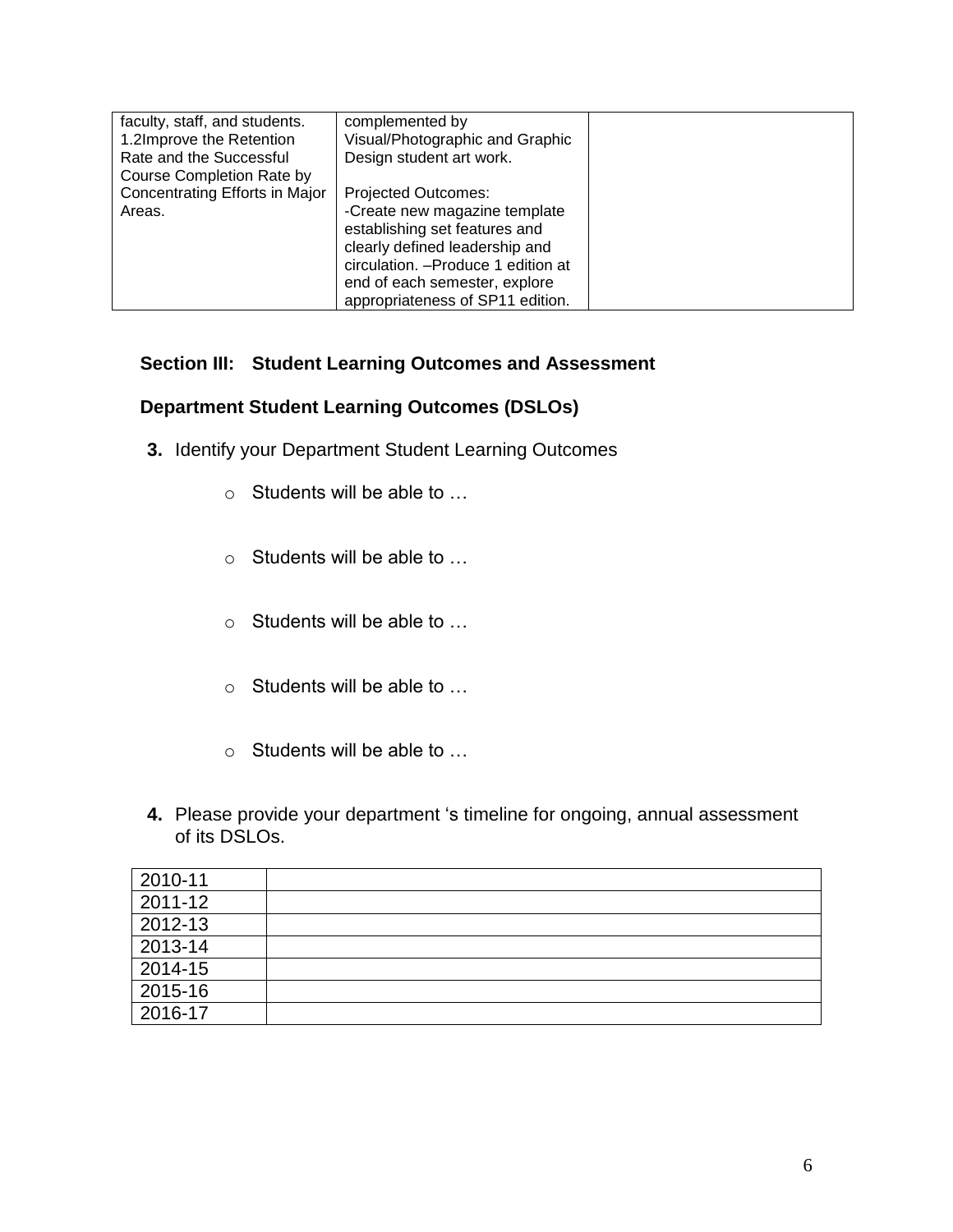- **5.** If applicable, discuss any changes you have made to your DSLOs and/or the ways in which the courses in the department support those DSLOs since your last program review.
- **6.** If applicable, describe any DSLO assessment work you have done since your last program review, including your results and changes made as a result of these assessments.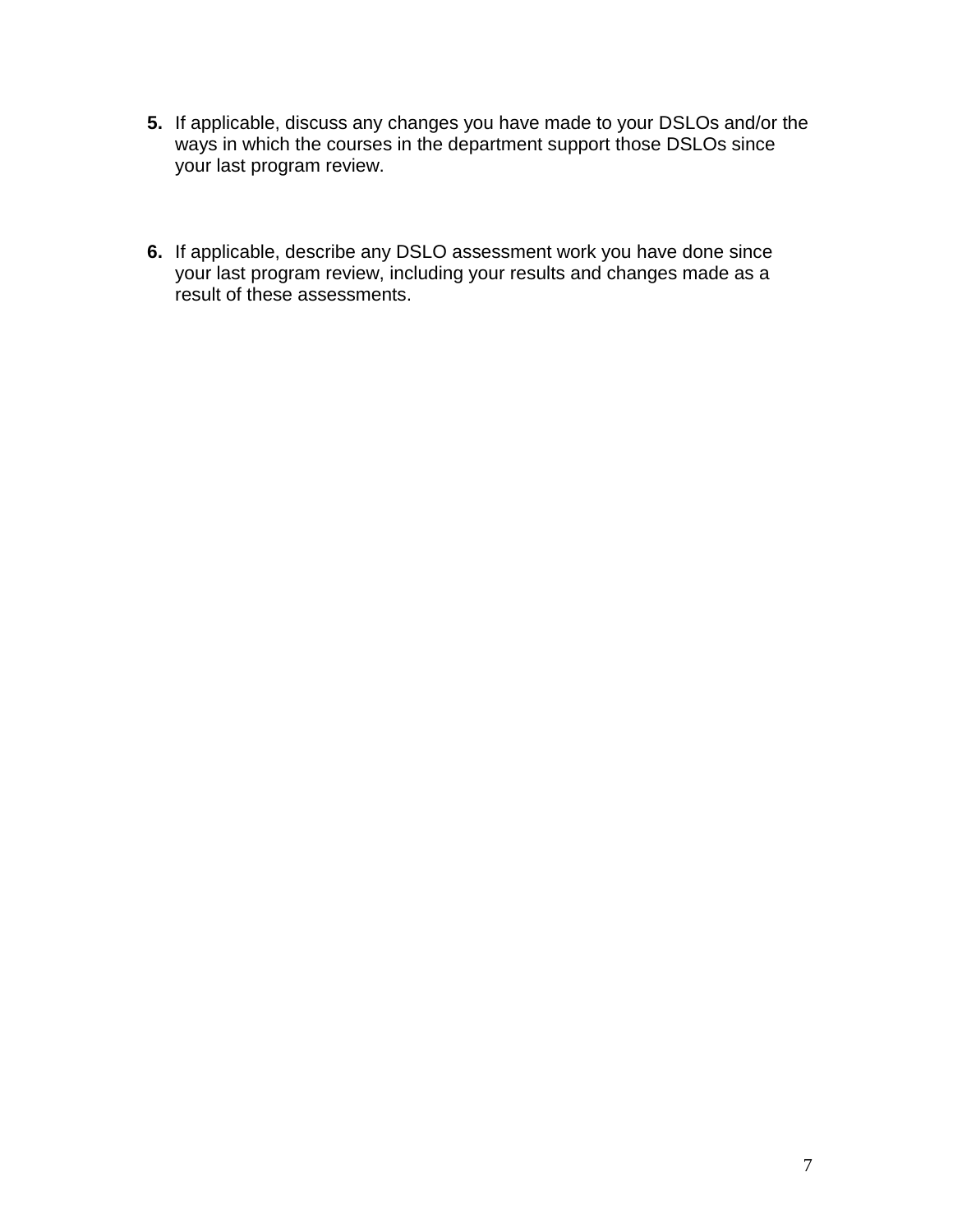**7.** Map the way in which your department provides opportunities for students to progress towards achievement of each DSLO, by noting in which courses the outcomes are **Introduced (I), Developed (D)**, and where students are expected to demonstrate **Competency (C). (Note: at the Developing and Competency levels, DSLOs should be reflected, directly or indirectly within the course outcomes.)**

#### **Curriculum Map I:**

**Course Opportunities for Student Achievement of DSLOs** 

| <b>PSLO</b> | <b>Course</b> | <b>Course</b> | <b>Course</b> | <b>Course</b> | <b>Course</b> | <b>Course</b> | <b>Course</b> | <b>Course</b> |
|-------------|---------------|---------------|---------------|---------------|---------------|---------------|---------------|---------------|
|             |               |               |               |               |               |               |               |               |
|             |               |               |               |               |               |               |               |               |
|             |               |               |               |               |               |               |               |               |
|             |               |               |               |               |               |               |               |               |
|             |               |               |               |               |               |               |               |               |
|             |               |               |               |               |               |               |               |               |

**8.** Does Curriculum Map I suggest a need to make changes to the **sequencing of** opportunities for students to develop and achieve any DSLO within the program? If so, please explain.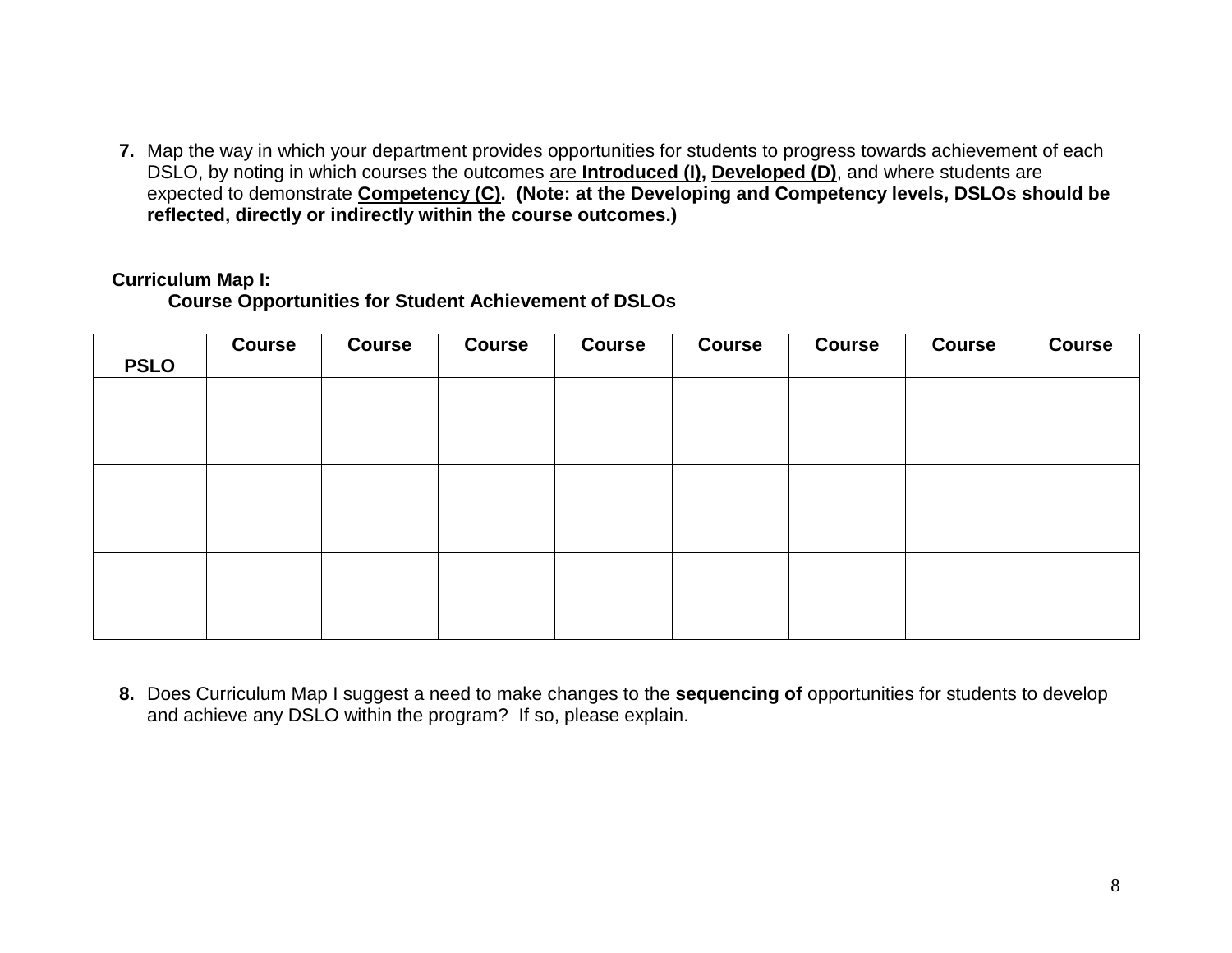**9.** Please discuss how the department will support faculty to align their course student learning outcomes with department and institutional student learning outcomes.

# **DSLO I**

*Students completing the English Comp I/II sequence of courses will …….*

- **10.**Please provide examples of representative course student learning outcomes that include or embed this DSLO from course syllabi where competency of the DSLO is expected.
- **11.** Describe the process by which this DSLO was assessed for Competency. Include in your description:
	- Which courses contributed evidence of student learning and achievement?
	- Which assignments/projects/exams/activities within those courses generated the evidence?
	- How was a sample selected from the full sets of contributed evidence?
	- What criteria were used to assess student learning and achievement?
	- Which faculty members assessed the evidence, and how representative are they of the faculty teaching in the department?
	- How you created a block of time to conduct the assessments of student learning
- **12.** What did your department learn about student achievement of this DSLO?
- **13.**What curricular and/or instructional changes are planned within the department as a result of this assessment work (if any)?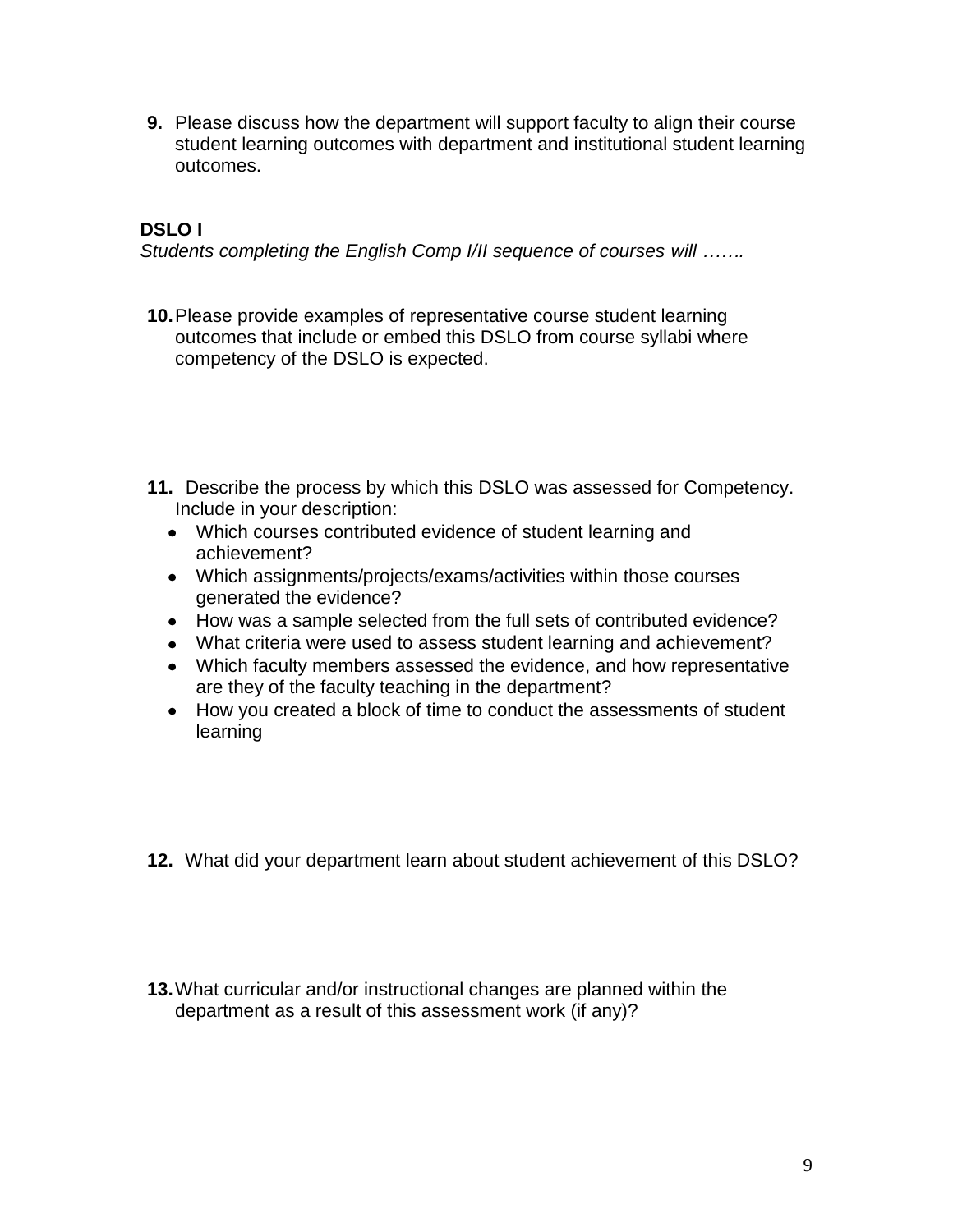# **Institutional Student Learning Outcomes**

# **Knowledge and Skills**

*The MCC graduate will use knowledge acquired at MCC as a foundation for continued study and/or practical application.*

- **•** Freshman and sophomore foundation for transfer
- Professional skills for career track (degree or certificate)

# **Critical Thinking**

*The MCC graduate will demonstrate an ability to understand, interpret and analyze information in order to engage in critical thinking and problem-solving.*

- Knowledge Acquisition, Comprehension, Application, Analysis, Synthesis, and Evaluation
- Quantitative and Scientific Reasoning
- Knowledge Integration, Reasoning, and Problem-Solving Across **Disciplines**

## **Communication**

*The MCC graduate will communicate, use information and employ technology effectively.*

- Effective Written, Presentation and Numeracy Skills, AND
- Information Literacy and Technology Fluency

# **Global Perspectives**

*The MCC graduate will communicate an understanding of the world from a global perspective.*

- Historical, Political, Economic and Social
- Scientific and Environmental
- Aesthetic Appreciation and Creativity

# **Social Responsibility**

*The MCC graduate will demonstrate social responsibility both within and outside of the classroom.*

- Multicultural and Diversity Awareness
- Ethics, Values, and Social Justice
- Citizenship and Civic Engagement

## **Personal and Professional Development**

*The MCC graduate will demonstrate the capacity for on-going personal and professional development.*

- Independent and Life-long Learning
- Professionalism and Accountability
- Collaboration
- Managing Responsibilities and Adapting to Change
- Initiative and Self-Advocacy
- Self Assessment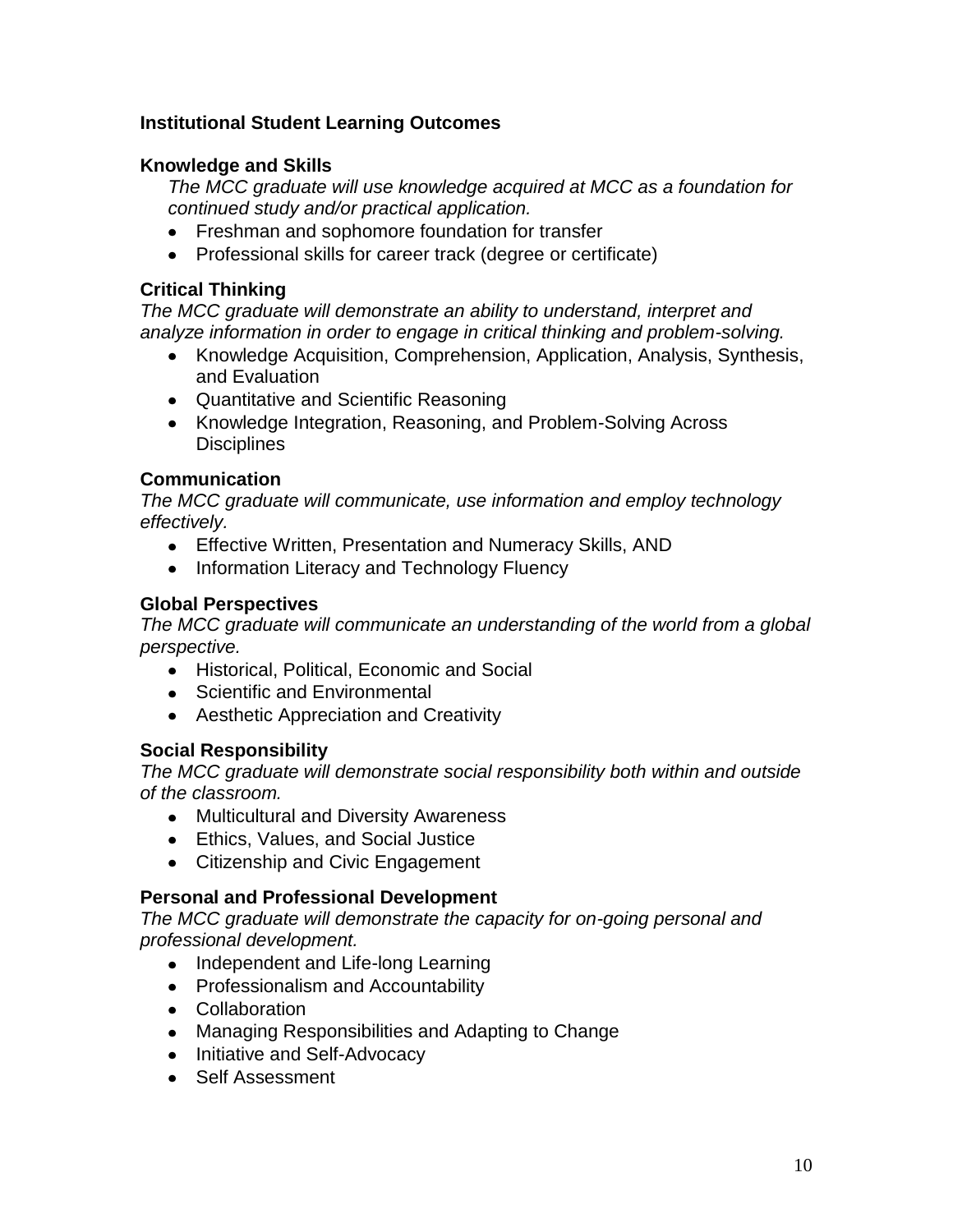**14.** Please provide your department's timeline for ongoing, annual assessment of the college's ISLOs as appropriate.

| 2010-11 |  |
|---------|--|
| 2011-12 |  |
| 2012-13 |  |
| 2013-14 |  |
| 2014-15 |  |
| 2015-16 |  |
| 2016-17 |  |

**15.** If applicable, discuss any changes you have made to your department's support of MCC's ISLOs since your last program review.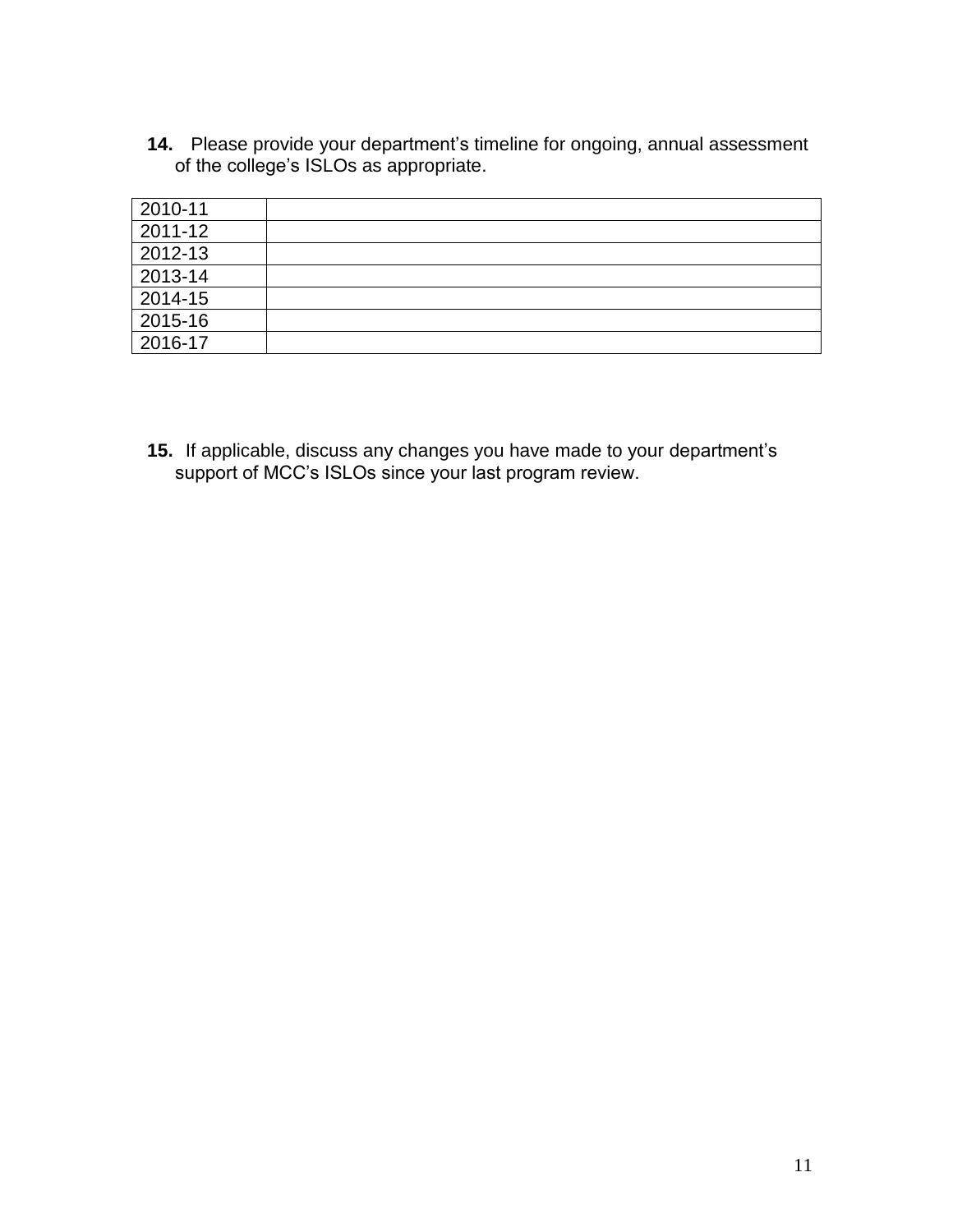**16.** As appropriate, map the way in which your department provides opportunities for students to progress towards achievement of MCC's Institutional Student Learning Outcomes, by noting in which courses outcomes are **Introduced (I), Developed (D)**, and where students are expected to demonstrate **Competency (C). (Note: at the Developing and Competency levels, DSLOs should be reflected, directly or indirectly within the course outcomes.)**

#### **Curriculum Map II:**

### **Departmental Opportunities for Student Progress toward ISLOs**

|                                                  | <b>Course</b> | <b>Course</b> | <b>Course</b> | <b>Course</b> | <b>Course</b> | <b>Course</b> | <b>Course</b> | <b>Course</b> |
|--------------------------------------------------|---------------|---------------|---------------|---------------|---------------|---------------|---------------|---------------|
|                                                  |               |               |               |               |               |               |               |               |
| Knowledge &<br><b>Skills</b>                     |               |               |               |               |               |               |               |               |
| <b>Critical</b><br><b>Thinking</b>               |               |               |               |               |               |               |               |               |
| <b>Communication</b>                             |               |               |               |               |               |               |               |               |
| Global<br><b>Perspectives</b>                    |               |               |               |               |               |               |               |               |
| <b>Social</b><br><b>Responsibility</b>           |               |               |               |               |               |               |               |               |
| Personal &<br>Professional<br><b>Development</b> |               |               |               |               |               |               |               |               |

**17.**Does Curriculum Map II suggest a need to make changes to the **sequencing of** opportunities for students to develop and achieve any ISLO within the department? If so, please explain.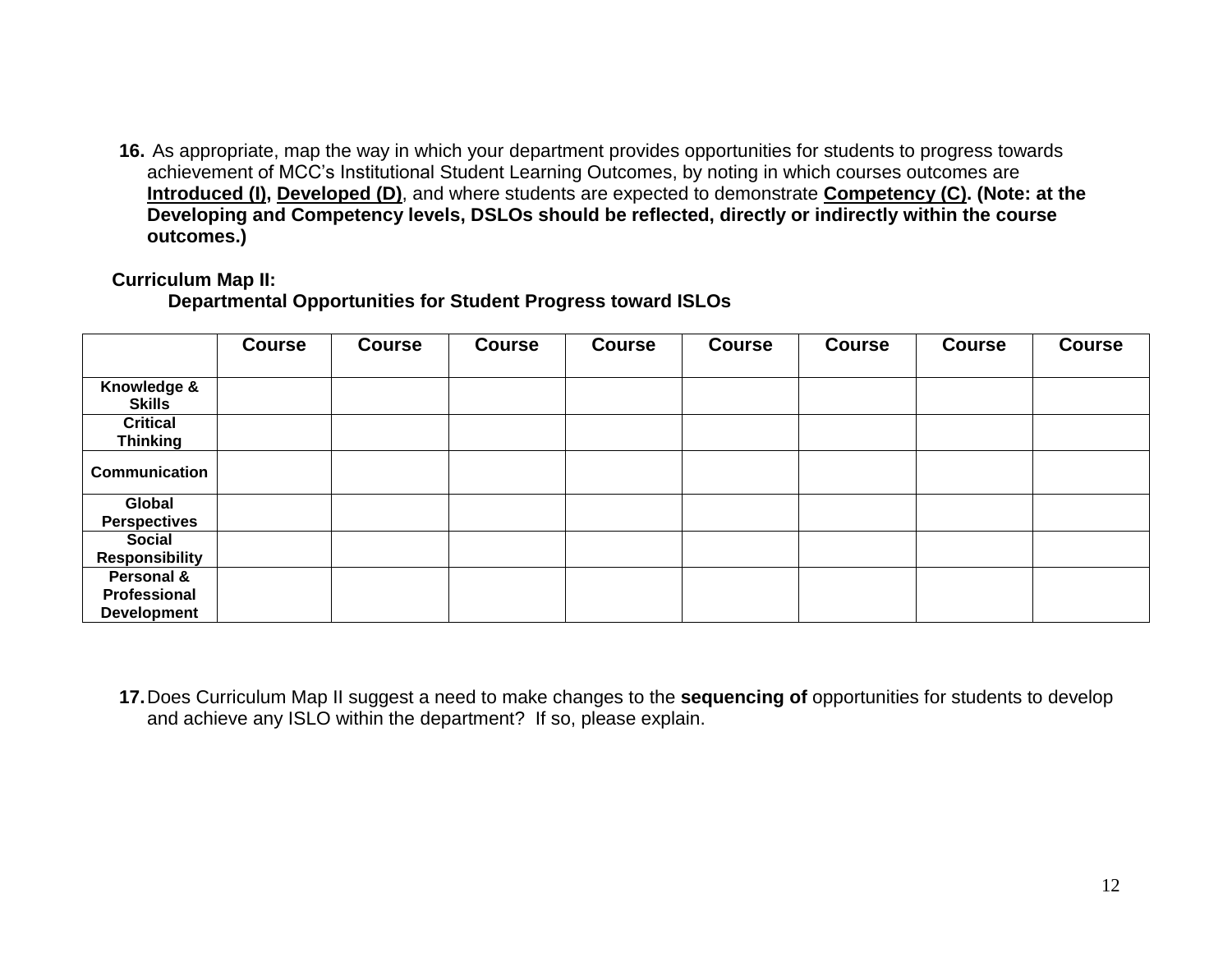**ISLO …..** *The MCC graduate will …..*

- **18.**Please provide examples of representative course student learning outcomes that include or embed this ISLO from course syllabi where competency of the ISLO is expected.
- **19.**Referring to Curriculum Map II, describe the process by which this Institutional Student Learning Outcome was assessed for Competency. Include in your description:
	- Which courses contributed evidence of student learning and achievement?
	- Which assignments/projects/exams/activities within those courses generated the evidence?
	- How was a sample selected from the full sets of contributed evidence?
	- What criteria were used to assess student learning and achievement?
	- Which faculty members assessed the evidence, and how representative are they of the faculty teaching in the department?
	- How you created a block of time to conduct the assessments of student learning
- **20.**What did your department learn about student achievement of this ISLO within the department?
- *21.*What curricular and/or instructional changes are planned within the department as a result of this assessment work (if any)?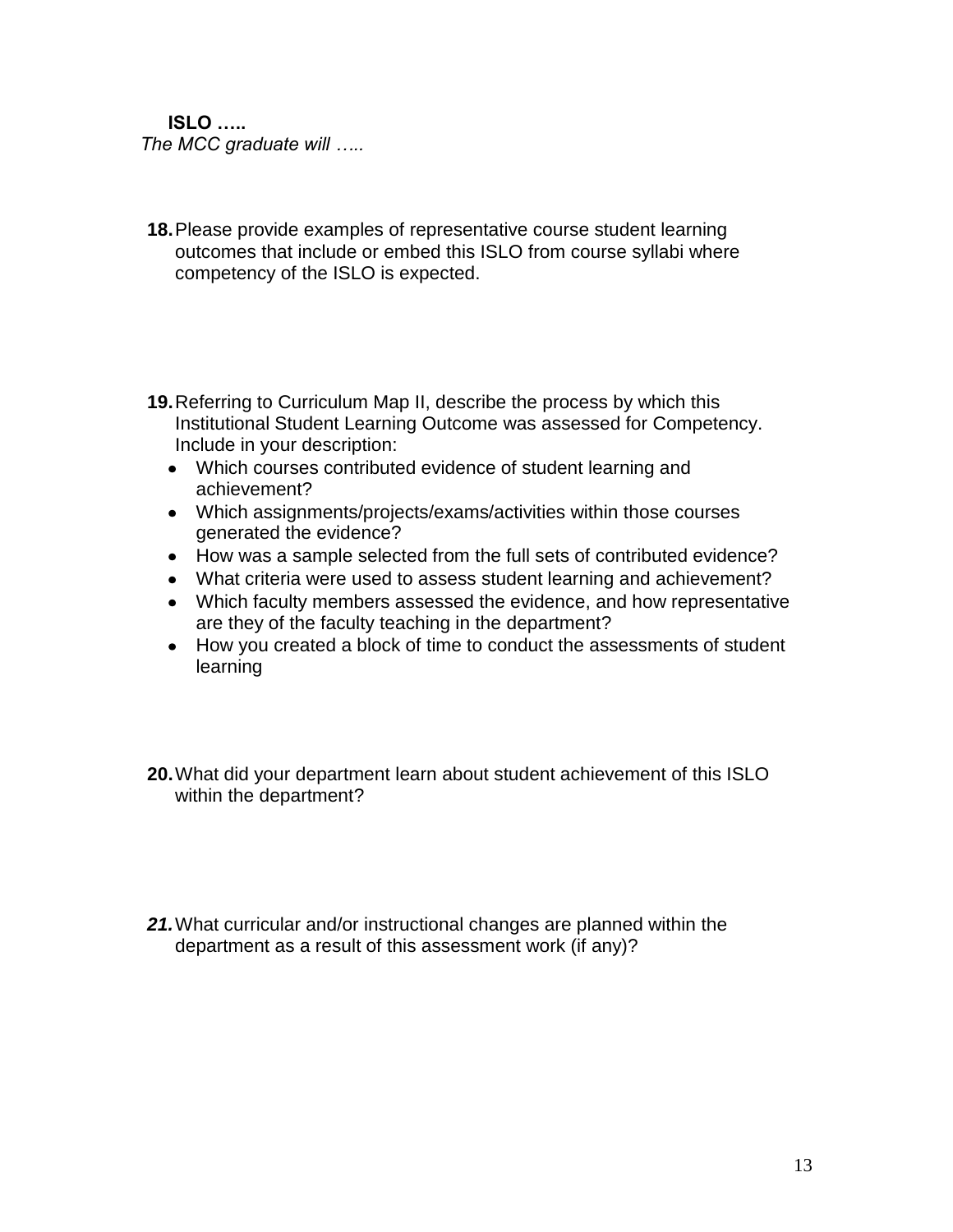# **Section IV: Instructional Support**

- **22.**Discuss the adequacy of the staffing level in the department
- **23.**How adequate and appropriate are department facilities and equipment? Please be specific about current deficiencies or projected needs.
- **24.**Describe any professional development needs of department faculty or staff.

**25.**Describe the sources of department funding. Are the funds adequate to support the department? Is the current use of funds effective to realize department goals? Does the department leadership have input into the department budget?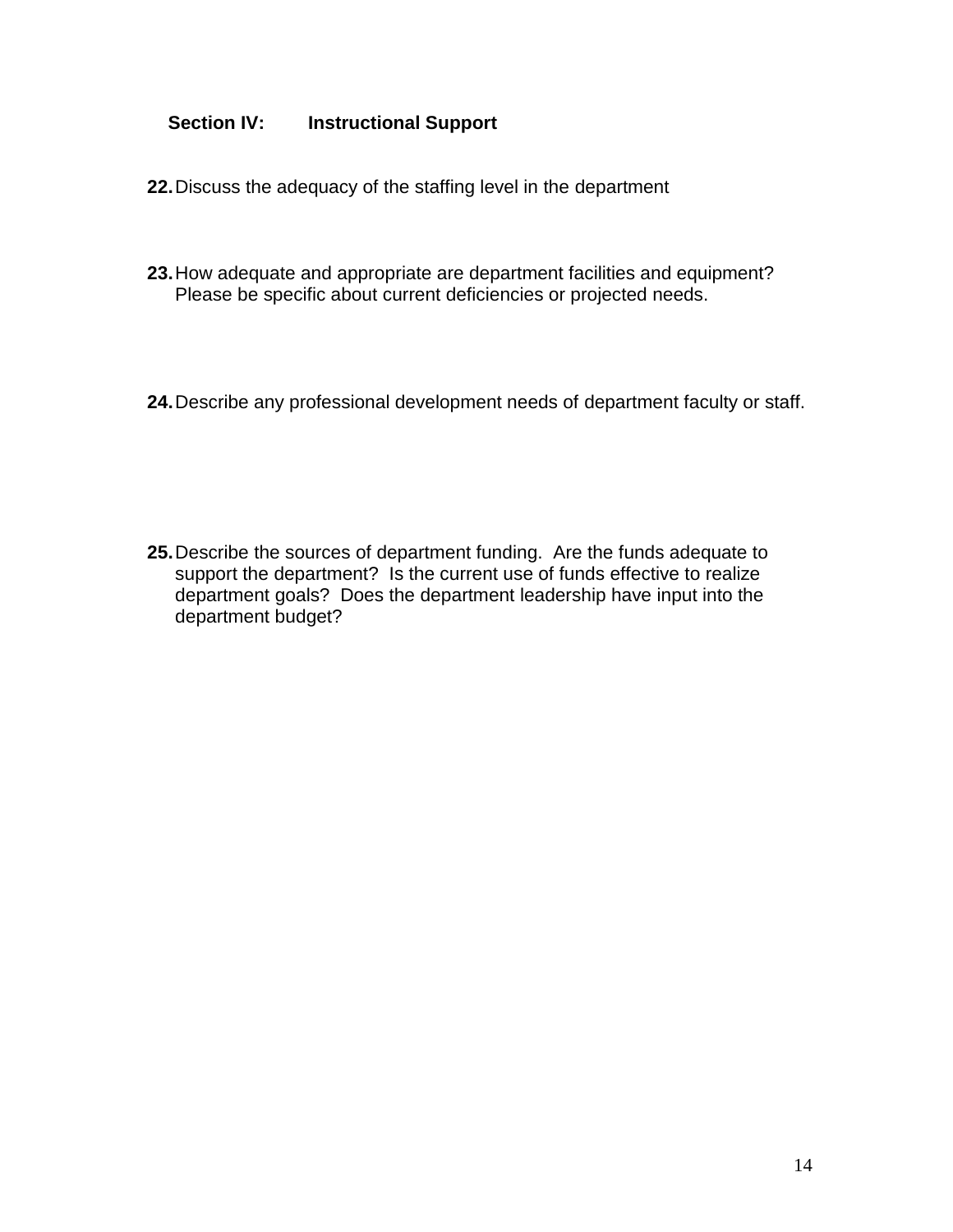### **Section V: Institutional Data**

The Institutional Research Office will provide a significant portion of the data. Your committee is encouraged to request additional relevant information from Institutional Research and to develop and conduct alternative assessments as well. Some examples of assessments that the committee may choose to implement are student focus groups and/or student surveys. Input from relevant internal groups such as Advising, Admissions, and/or connected departments will also be necessary. Please include a copy of the data from Institutional Research and all committee-developed surveys or focus questions in the Appendix of the review.

Additional data should answer the following questions:

- What % of students who start in Fundamentals **and did not transfer** successfully complete Comp I, Comp II?
- What % of students who start in Basic Writing **and did not transfer** successfully complete Comp I, Comp II?
- Combining above, what % of students who start in Dev Eng **and did not transfer** successfully complete Comp I, Comp II?
- What % of students who start in Comp I **and did not transfer** successfully complete Comp II?
- How many non-LAS students take Eng electives?
- **26.** Please note important trends, patterns and issues that emerge as you examine data from Institutional Research office, including:
	- **a.** department enrollment data
	- **b.** reading, writing and math placement data
	- **c.** demographic data
	- **d.** enrollment status data
	- **e.** course completion data (by method of course offering)
	- **f.** academic progress data
	- **g.** retention data
	- **h.** transfer data
- **27.** Please comment on significant information that emerges from the Student Transfer and Employment Follow-up data from Institutional Research Office and/or your Department Records.
- **28.** Please summarize findings from student surveys, student focus groups, and/or other types of surveys and focus groups the Committee chose to undertake.
	- a. Possible focus group of students starting in BW and succeeding in Comp I – what helped them to be successful?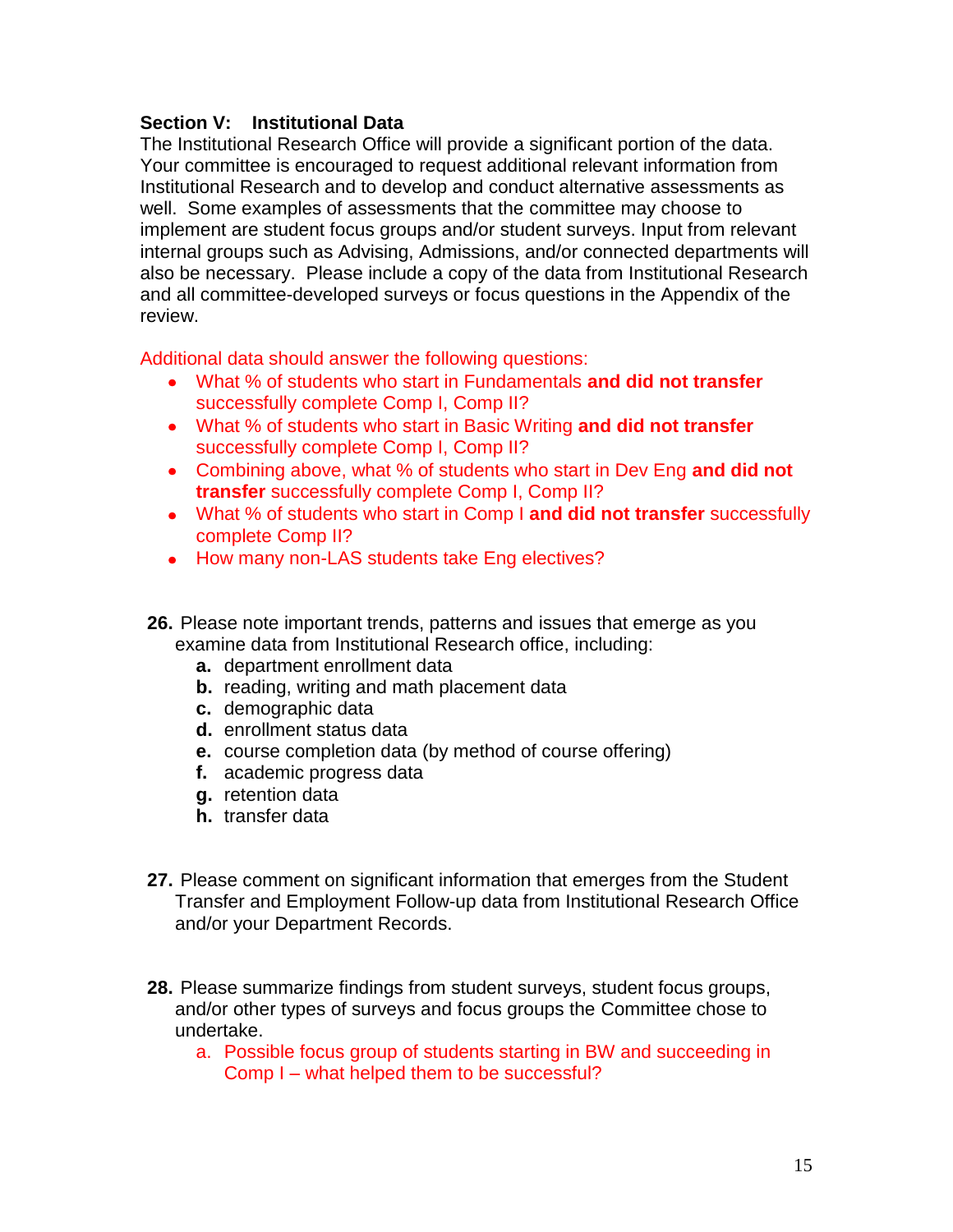### **Section VI: Program Analysis**

### *Additional Curricular Opportunities:*

- **29.** Describe any Learning Communities that are an integral part of this department.
- **30.** Comment on experiential/ work-based learning opportunities in the department (i.e., co-op, internships, service learning). Discuss how the content of the experience relates to course credit. How do you calculate the number of contact hours required in relationship to the credit awarded? What percent of students participate in each of these activities? Indicate any problem being faced in incorporating work-based learning.
- **31.** Referring to the data supplied by Institutional Research, along with any other data available to the department, comment on the role of developmental courses in the department. Do significant numbers of students in the department take developmental courses? What conclusions are you able to draw about the impact of these courses on students' preparation levels?
- **32.** Discuss any new strategies being implemented within your department to support student success. This could include efforts to establish consistent expectations for students, scaffolding learning within sequential courses, inclusion of experiential learning, collaborations with Academic Support Services and/or other support areas, curriculum revision, pedagogical sharing and innovation, etc. Please comment on the availability and adequacy of any support services being utilized.
- **33.** Discuss ways in which your department ensures consistency in student learning and achievement for students taking courses in the classroom, through SPS, and online.
- **34.** Discuss ways in which your department ensures consistency in student learning and achievement for students taking courses during the day and in the evening.
- **35.** In the event that there are admissions criteria for course placement, describe the rationale and process for establishing and reviewing the criteria for placement. Do current criteria produce a pool of students who are adequately prepared to succeed in the writing sequence?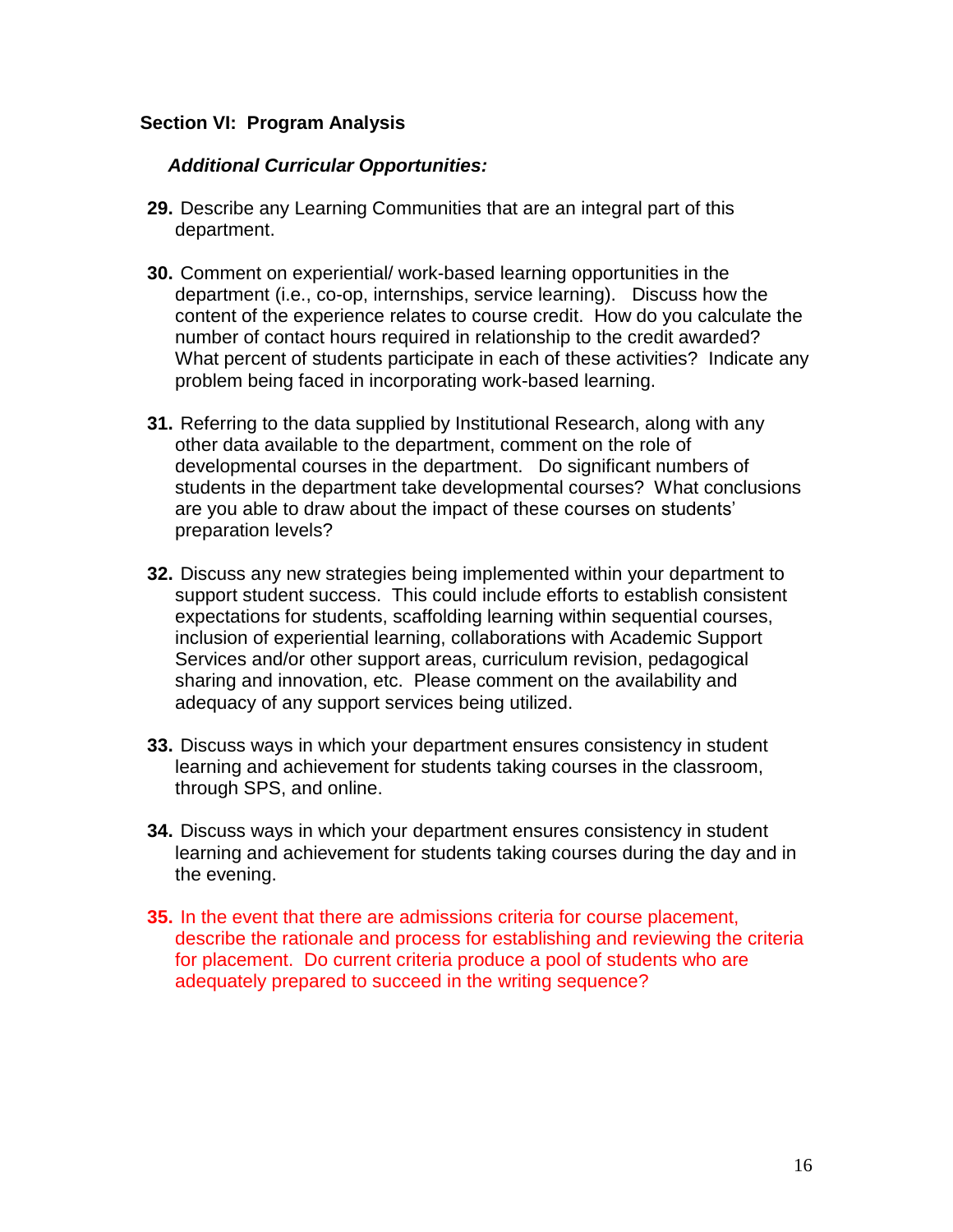### *External Perspectives:*

- **36. LOCAL:** Based on a review of other college catalogs, list the colleges in our general area that have similar departments and comment on significant differences from the ones we currently offer that bear further exploration.
- **37. NATIONAL BEST PRACTICE:** Based upon either the committee's knowledge of or research on institutions beyond our geographical area that have exemplary departments or are known for their 'best practices,' comment on significant similarities or differences at MCC and identify areas that bear further exploration.

**38.**Discuss ways in which existing connections and collaborations between your department and other areas at the college have impacted your departmental decision-making. Identify potential connections and collaborations that would enhance your department.

Writing coaches, LCs

Please provide any additional information that you consider important in assessing this department.